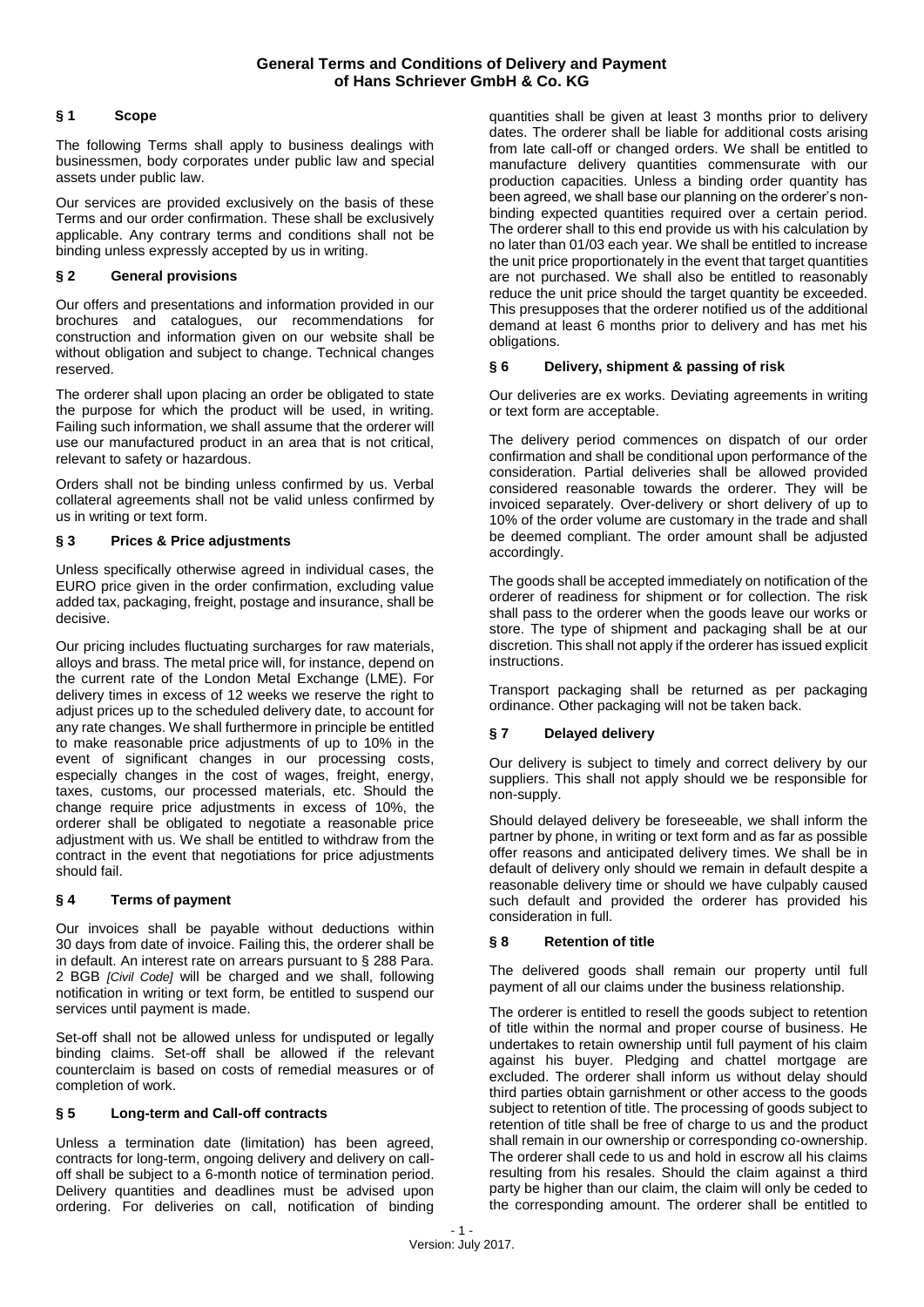collect the claim against third parties in our name. Violation of this provision, especially in the case of default in payment, shall entitle us to withdraw from the contract and to demand return of the goods. We reserve the right to claim for compensation of damages.

# **§ 9 Warranty**

The condition of the goods shall be exclusively in accordance with the specifications in our offer and order confirmation.

Warranty claims against us are conditional upon the orderer meeting his obligations pursuant to § 377 HGB *[Commercial Code]*, the so-called notice of defects. Notices of defects shall be deemed in good time if received within 5 working days of delivery to the orderer or, in the case of hidden defects, from the date of detection. After the goods have been accepted by the orderer or initial sample testing has been conducted, notices of defects shall be excluded if the defect could already have been detected at this point in time.

In the event of a justified notice of defect, we shall at our discretion rework or replace the goods. In the event that rework fails after the orderer has set a reasonable deadline, the latter may demand a price reduction or withdrawal. Withdrawal will not be justifiable in the event of only minor defects. The warranty shall lapse 12 months from passing of risk. The warranty claim cannot be ceded.

# **§ 10 Exclusion of warranties**

Warranties in terms of § 7 shall be excluded if

a) we produce in accordance with the orderer's drawings, specifications, samples or similar requirements in terms of the designated purpose, the construction and compliance with any legal or safety requirements;

b) our goods are incorrectly used, installed or operated, irrespective whether by the orderer or third parties, are handled incorrectly or carelessly or if our technical information or processing instructions were ignored or if our products were changed and/or improperly modified without our consent. Provided the orderer has proof that the defect cannot be the consequence of one of the aforementioned circumstances;

c) claims are received about defects of the manufacturer's end product.

# **§ 11 Liability**

We shall not be liable for violation of insignificant contractual obligations based on slight negligence.

Our liability for other cases of slightly negligent breach of duty will depend on the type of goods and limited to the foreseeable direct typical average damage under the contract for such goods. This shall include slightly negligent acts of our legal representatives or vicarious agents. Claims for compensation shall lapse 12 months from passing of risk. This shall exclude cases of claims asserted against us pursuant to the Product Liability Act, due to injury to life, limb or health.

# **§ 12 Industrial property rights and copyrights**

Drawings or technical documentation pertaining to the delivered goods or their manufacture shall remain the property of the party making these available. The orderer shall ensure that our production will not violate third party industrial property rights. The orderer shall indemnify us from claims based on infringement of industrial property rights.

# **§ 13 Manufacturing tools & samples**

Manufacturing tools includes all objects required for the manufacture of ordered parts in accordance with drawings or

samples and intended solely for the production process, such as tools, moulds, jigs, etc. Unless otherwise agreed, the cost of manufacturing the tools and samples shall be invoiced separately from the delivered goods. This shall include tools that need to be replaced due to wear and tear. We shall carry the costs of maintenance and proper storage and the risk of damage or destruction. In the event that the orderer terminates the cooperation during the manufacture of tools or production of a sample or should he temporarily suspend cooperation for more than 2 months, the orderer shall carry all costs of manufacture accrued up to that point. Manufacturing tools and samples shall remain our property until the delivery contract is complete and we shall store these free of charge for a period of 3 years from first delivery. Our duty to retain shall end when this period has expired and when the orderer, within 6 weeks of a request in writing or text form, does not take possession of the manufacturing tools or samples. This shall not apply if a new order is placed. Should the orderer demand the release during a current contractual relationship, we shall be entitled to refuse, pending agreement on the continuation or termination of the contractual relationship and provided the orderer has met his obligations. We shall not use consumer-related manufacturing tools for supplies to third parties, unless with the written consent of the orderer.

#### **§ 14 Force majeure**

We shall be indemnified from obligation to deliver in the event of force majeure, for the duration and extent of the impact. Force majeure constitutes any event beyond our control that fully or in part impedes the fulfilment of our obligations. This shall specifically include fire damage, floods and breakdowns through no fault of our own, particularly also industrial action and strikes or official administrative action, also supply bottlenecks and other interferences preventing our suppliers from meeting their obligations. We shall inform the orderer of the occurrence and end of force majeure events without delay and shall endeavour to eliminate the force majeure and limit its effects to the best of our ability. Notification shall be made in writing or text form or, in emergencies, by phone. Further action shall be determined in cooperation with the orderer.

# **§ 15 Insolvency**

Should the orderer stop payment or should insolvency proceedings over his assets be applied for or rejected for lack of assets or insolvency proceedings be opened, we shall be entitled to withdraw from the order to the extent of the outstanding scope of delivery.

#### **§ 16 Non-disclosure**

The orderer undertakes not to disclose any commercial documentation or financial or technical data, especially samples and models (information) to which he may have become privy during the term of the contract. We undertake to likewise maintain confidentiality. The obligation shall enter into force from initial awareness and shall continue for 36 months from termination of the business relationship. The obligation shall lapse should the information be published or become generally accessible or should the third party have been verifiably aware of this already. It will furthermore also lapse should a party be obligated to disclosure for statutory or official administrative reasons.

# **§ 17 Data protection & EDP processing**

The orderer agrees that we will store data required for order processing and auditing of accounts electronically, in due consideration of statutory data privacy regulations.

#### **§ 18 Final provisions**